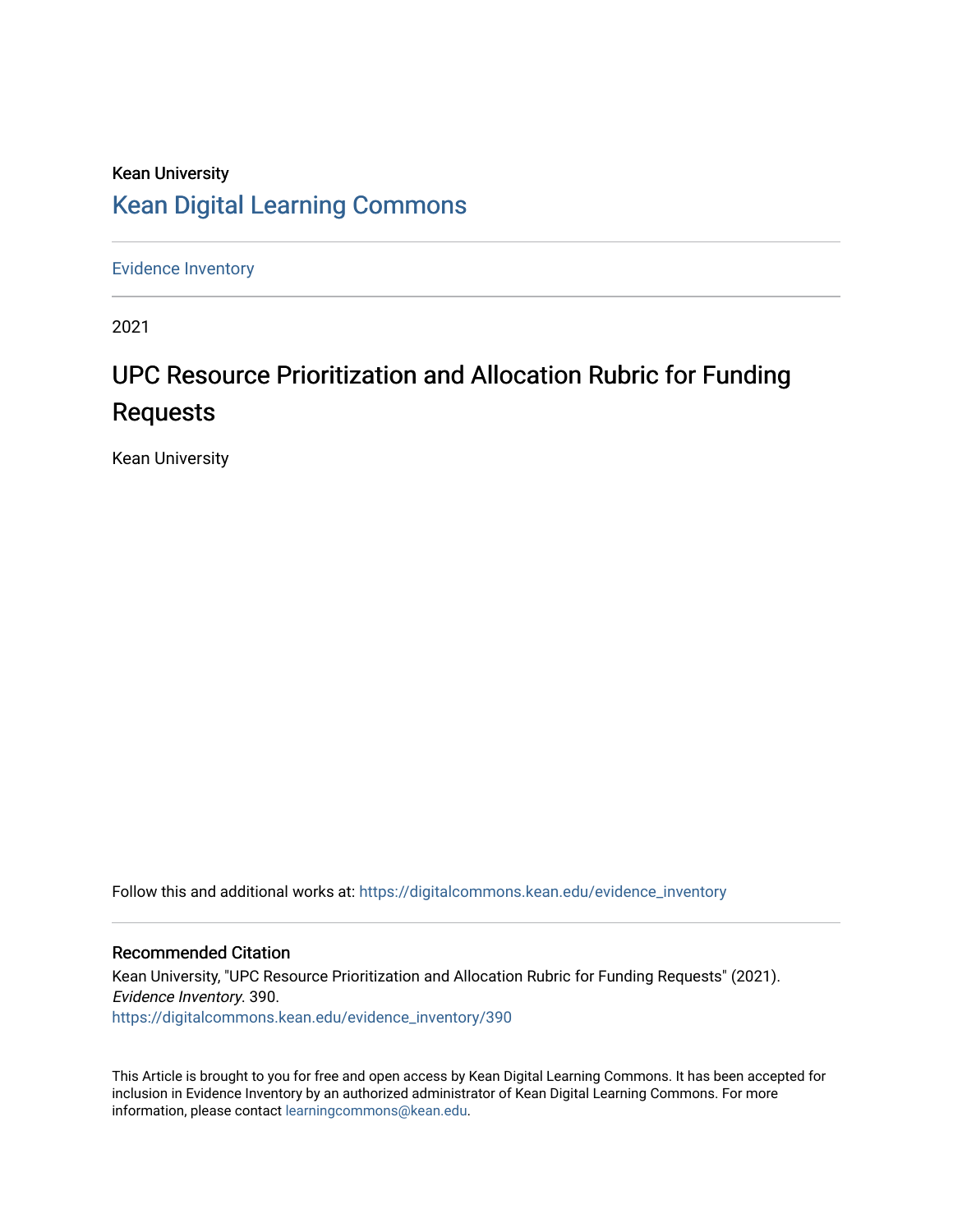## UPC Resource Prioritization and Allocation Rubric for Funding Requests

### Abstract

UPC Resource Prioritization and Allocation Rubric for Funding Requests

#### Keywords

UPC, Resource Prioritization and Allocation, Rubric

This article is available at Kean Digital Learning Commons: [https://digitalcommons.kean.edu/evidence\\_inventory/390](https://digitalcommons.kean.edu/evidence_inventory/390)